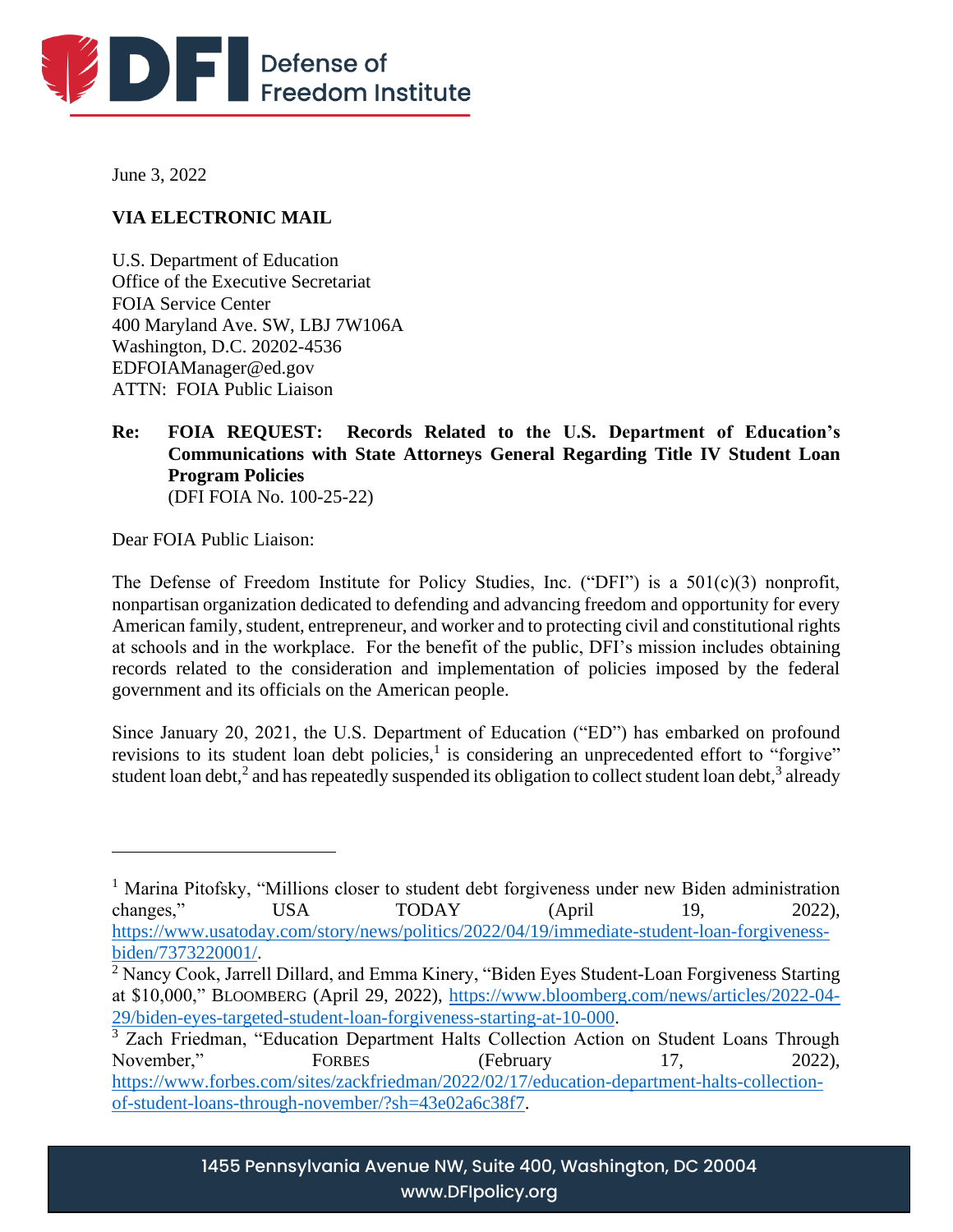

costing American taxpayers more than \$100 billion.<sup>4</sup>

Indicative of ED's plans to re-shape its student loan debt regulatory policies, pursuant to its Negotiated Rulemaking for Higher Education  $2021-22$ , ED's Affordability and Student Loans Committee<sup>6</sup> held three weeks of virtual meetings between October and November 2021 to consider far-reaching regulatory changes for programs authorized by Title IV of the Higher Education Act of 1965, as amended.<sup>7</sup> The review included proposals for dramatically altering twelve of  $ED$ 's student financial assistance program regulatory policies, including those related to "Improving Public Student Loan Forgiveness" ("PSLF"), "Income Driven Repayment" ("IDR"), "Debt Collection Practices," and "Borrower Defense to Repayment" ("BDR").<sup>8</sup>

Despite the committee reaching consensus on only four of the twelve proposals,  $9$  ED has since forged ahead with an aggressive student loan debt forgiveness agenda, as advocated by several particular state Attorneys General.

ED's recent significant student loan debt policy changes include:

• On October 6, 2021, ED announced an "overhaul" to the PSLF program,  $^{10}$  which included a "time-limited waiver" for previously ineligible loan types to qualify under the program, resulting by May 2022 in cancellation of an average of nearly \$60,000 in debt per borrower for over 110,000 borrowers (i.e., an additional \$6.8 billion in loan "forgiveness"). $^{11}$ 

<sup>4</sup> Gabriel T. Rubin, "Government Losses on Student Debt Climb Above \$100 Billion Amid Pause on Payments," THE WALL STREET JOURNAL (January 12, 2022), [https://www.wsj.com/articles/government-losses-on-student-debt-climb-above-100-billion-amid](https://www.wsj.com/articles/government-losses-on-student-debt-climb-above-100-billion-amid-pause-on-payments-11642029455)[pause-on-payments-11642029455.](https://www.wsj.com/articles/government-losses-on-student-debt-climb-above-100-billion-amid-pause-on-payments-11642029455)

<sup>5</sup> *See* [https://www.ed.gov/news/press-releases/department-educations-office-postsecondary](https://www.ed.gov/news/press-releases/department-educations-office-postsecondary-education-announces-public-hearings-protections-students-loan-repayment-targeted-loan-cancellation-programs-and-other-higher-education-regulations)[education-announces-public-hearings-protections-students-loan-repayment-targeted-loan](https://www.ed.gov/news/press-releases/department-educations-office-postsecondary-education-announces-public-hearings-protections-students-loan-repayment-targeted-loan-cancellation-programs-and-other-higher-education-regulations)[cancellation-programs-and-other-higher-education-regulations.](https://www.ed.gov/news/press-releases/department-educations-office-postsecondary-education-announces-public-hearings-protections-students-loan-repayment-targeted-loan-cancellation-programs-and-other-higher-education-regulations)

<sup>&</sup>lt;sup>6</sup> See [https://www2.ed.gov/policy/highered/reg/hearulemaking/2021/revcommlistdec.pdf.](https://www2.ed.gov/policy/highered/reg/hearulemaking/2021/revcommlistdec.pdf)

<sup>7</sup> *See* [https://www2.ed.gov/policy/highered/reg/hearulemaking/2021/index.html.](https://www2.ed.gov/policy/highered/reg/hearulemaking/2021/index.html)

<sup>8</sup> *See* [https://www2.ed.gov/policy/highered/reg/hearulemaking/2021/index.html#loans.](https://www2.ed.gov/policy/highered/reg/hearulemaking/2021/index.html#loans)

<sup>&</sup>lt;sup>9</sup> Michael Stratford, "Biden administration's higher education rulemaking agenda moves ahead," POLITICO (December 13, 2021), [https://www.politico.com/newsletters/weekly](https://www.politico.com/newsletters/weekly-education/2021/12/13/biden-administrations-higher-education-rulemaking-agenda-moves-ahead-799426)[education/2021/12/13/biden-administrations-higher-education-rulemaking-agenda-moves-ahead-](https://www.politico.com/newsletters/weekly-education/2021/12/13/biden-administrations-higher-education-rulemaking-agenda-moves-ahead-799426)[799426.](https://www.politico.com/newsletters/weekly-education/2021/12/13/biden-administrations-higher-education-rulemaking-agenda-moves-ahead-799426)

<sup>10</sup> *See* [https://www.ed.gov/news/press-releases/fact-sheet-public-service-loan-forgiveness-pslf](https://www.ed.gov/news/press-releases/fact-sheet-public-service-loan-forgiveness-pslf-program-overhaul)[program-overhaul.](https://www.ed.gov/news/press-releases/fact-sheet-public-service-loan-forgiveness-pslf-program-overhaul)

 $\frac{11}{11}$  Annie Nova, "Education Department forgives loans of more than 110,000 people in public service," CNBC (May 4, 2022), [https://www.cnbc.com/2022/05/04/education-department](https://www.cnbc.com/2022/05/04/education-department-forgives-loans-of-over-110000-in-public-service-.html)[forgives-loans-of-over-110000-in-public-service-.html.](https://www.cnbc.com/2022/05/04/education-department-forgives-loans-of-over-110000-in-public-service-.html)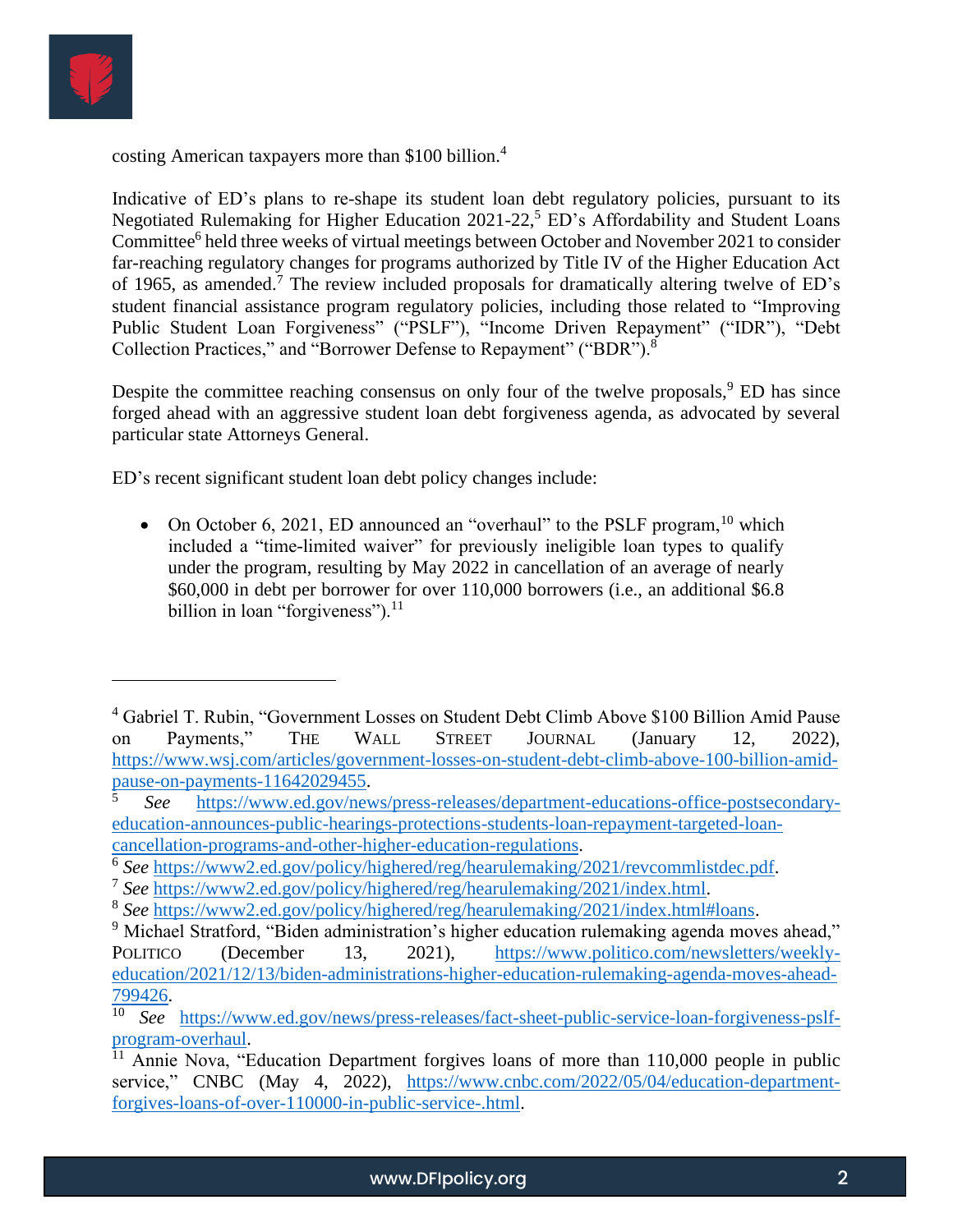

- On February 16, 2022 ED approved \$415 Million in borrower defense claims, thereby discharging the repayment obligations of more than  $16,000$  borrowers.<sup>12</sup> That discharge followed ED's August 2021 elimination of more than \$1.1 Billion in student loan debt under the Closed School Discharge program.<sup>13</sup>
- On April 6, 2022, ED announced its most recent "extension of the pause on student loan repayment, interest, and collections through August 31, 2022," citing the pandemic as its justification<sup>14</sup> (contrary to Secretary Cardona's August 2021 declaration that the previous extension on federal student loan payments would be the final extension<sup>15</sup>).
- On April 19, 2022, ED announced dramatic changes to the PSLF program and its IDR policies, which it estimated will impact more than 3.6 million borrowers through immediate debt cancellation for some and by adding three additional years of credit for payments (that didn't occur) towards "forgiveness" even when the borrower's payments were in forbearance during that time.<sup>16</sup> ED's IDR policy changes have been described as an additional step towards debt "forgiveness" for millions of students.<sup>17</sup>
- On June 1, 2022, ED announced its largest-ever student loan cancellation by using the borrower defense discharge to eliminate approximately \$5.8 billion in outstanding student loan debt for more than 560,000 borrowers.<sup>18</sup> In so doing, ED

[April%206%2C%202022&text=Today%2C%20the%20U.S.%20Department%20of,collections%](https://www.ed.gov/news/press-releases/biden-harris-administration-extends-student-loan-pause-through-august-31#:~:text=Biden%2DHarris%20Administration%20Extends%20Student%20Loan%20Pause%20Through%20August%2031,-April%206%2C%202022&text=Today%2C%20the%20U.S.%20Department%20of,collections%20through%20August%2031%2C%202022) [20through%20August%2031%2C%202022.](https://www.ed.gov/news/press-releases/biden-harris-administration-extends-student-loan-pause-through-august-31#:~:text=Biden%2DHarris%20Administration%20Extends%20Student%20Loan%20Pause%20Through%20August%2031,-April%206%2C%202022&text=Today%2C%20the%20U.S.%20Department%20of,collections%20through%20August%2031%2C%202022)

<sup>12</sup> *See* [https://www.ed.gov/news/press-releases/education-department-approves-415-million](https://www.ed.gov/news/press-releases/education-department-approves-415-million-borrower-defense-claims-including-former-devry-university-students)[borrower-defense-claims-including-former-devry-university-students.](https://www.ed.gov/news/press-releases/education-department-approves-415-million-borrower-defense-claims-including-former-devry-university-students)

<sup>13</sup> *See* [https://www.ed.gov/news/press-releases/extended-closed-school-discharge-will-provide-](https://www.ed.gov/news/press-releases/extended-closed-school-discharge-will-provide-115k-borrowers-itt-technical-institute-more-11b-loan-forgiveness)[115k-borrowers-itt-technical-institute-more-11b-loan-forgiveness.](https://www.ed.gov/news/press-releases/extended-closed-school-discharge-will-provide-115k-borrowers-itt-technical-institute-more-11b-loan-forgiveness)

<sup>&</sup>lt;sup>14</sup> See [https://www.ed.gov/news/press-releases/biden-harris-administration-extends-student-loan](https://www.ed.gov/news/press-releases/biden-harris-administration-extends-student-loan-pause-through-august-31#:~:text=Biden%2DHarris%20Administration%20Extends%20Student%20Loan%20Pause%20Through%20August%2031,-April%206%2C%202022&text=Today%2C%20the%20U.S.%20Department%20of,collections%20through%20August%2031%2C%202022)[pause-through-august-](https://www.ed.gov/news/press-releases/biden-harris-administration-extends-student-loan-pause-through-august-31#:~:text=Biden%2DHarris%20Administration%20Extends%20Student%20Loan%20Pause%20Through%20August%2031,-April%206%2C%202022&text=Today%2C%20the%20U.S.%20Department%20of,collections%20through%20August%2031%2C%202022)

[<sup>31#:~:</sup>text=Biden%2DHarris%20Administration%20Extends%20Student%20Loan%20Pause%2](https://www.ed.gov/news/press-releases/biden-harris-administration-extends-student-loan-pause-through-august-31#:~:text=Biden%2DHarris%20Administration%20Extends%20Student%20Loan%20Pause%20Through%20August%2031,-April%206%2C%202022&text=Today%2C%20the%20U.S.%20Department%20of,collections%20through%20August%2031%2C%202022) [0Through%20August%2031,-](https://www.ed.gov/news/press-releases/biden-harris-administration-extends-student-loan-pause-through-august-31#:~:text=Biden%2DHarris%20Administration%20Extends%20Student%20Loan%20Pause%20Through%20August%2031,-April%206%2C%202022&text=Today%2C%20the%20U.S.%20Department%20of,collections%20through%20August%2031%2C%202022)

<sup>&</sup>lt;sup>15</sup> Katie Lobosco, "Biden extends student loan payment pause to January 31," CNN (August 6, 2021), [https://www.cnn.com/2021/08/06/politics/student-loan-pause-extended/index.html.](https://www.cnn.com/2021/08/06/politics/student-loan-pause-extended/index.html)

<sup>16</sup> *See* [https://www.ed.gov/news/press-releases/department-education-announces-actions-fix](https://www.ed.gov/news/press-releases/department-education-announces-actions-fix-longstanding-failures-student-loan-programs)[longstanding-failures-student-loan-programs.](https://www.ed.gov/news/press-releases/department-education-announces-actions-fix-longstanding-failures-student-loan-programs)

<sup>&</sup>lt;sup>17</sup> Erik Ortiz, "Education Department moves millions of borrowers closer to student debt forgiveness," NBC NEWS (April 18, 2022), [https://www.nbcnews.com/news/education/lawmakers-call-education-department-overhaul](https://www.nbcnews.com/news/education/lawmakers-call-education-department-overhaul-broken-student-loan-progr-rcna24838)[broken-student-loan-progr-rcna24838.](https://www.nbcnews.com/news/education/lawmakers-call-education-department-overhaul-broken-student-loan-progr-rcna24838)

 $18$  Morgan Smith, "The Biden administration just canceled \$5.8 billion in student loans – and more borrowers could see relief soon," CNBC (June 2, 2022), [https://www.cnbc.com/2022/06/02/biden-](https://www.cnbc.com/2022/06/02/biden-administration-cancels-5point8-billion-in-student-loans-more-borrowers-could-see-relief-soon.html)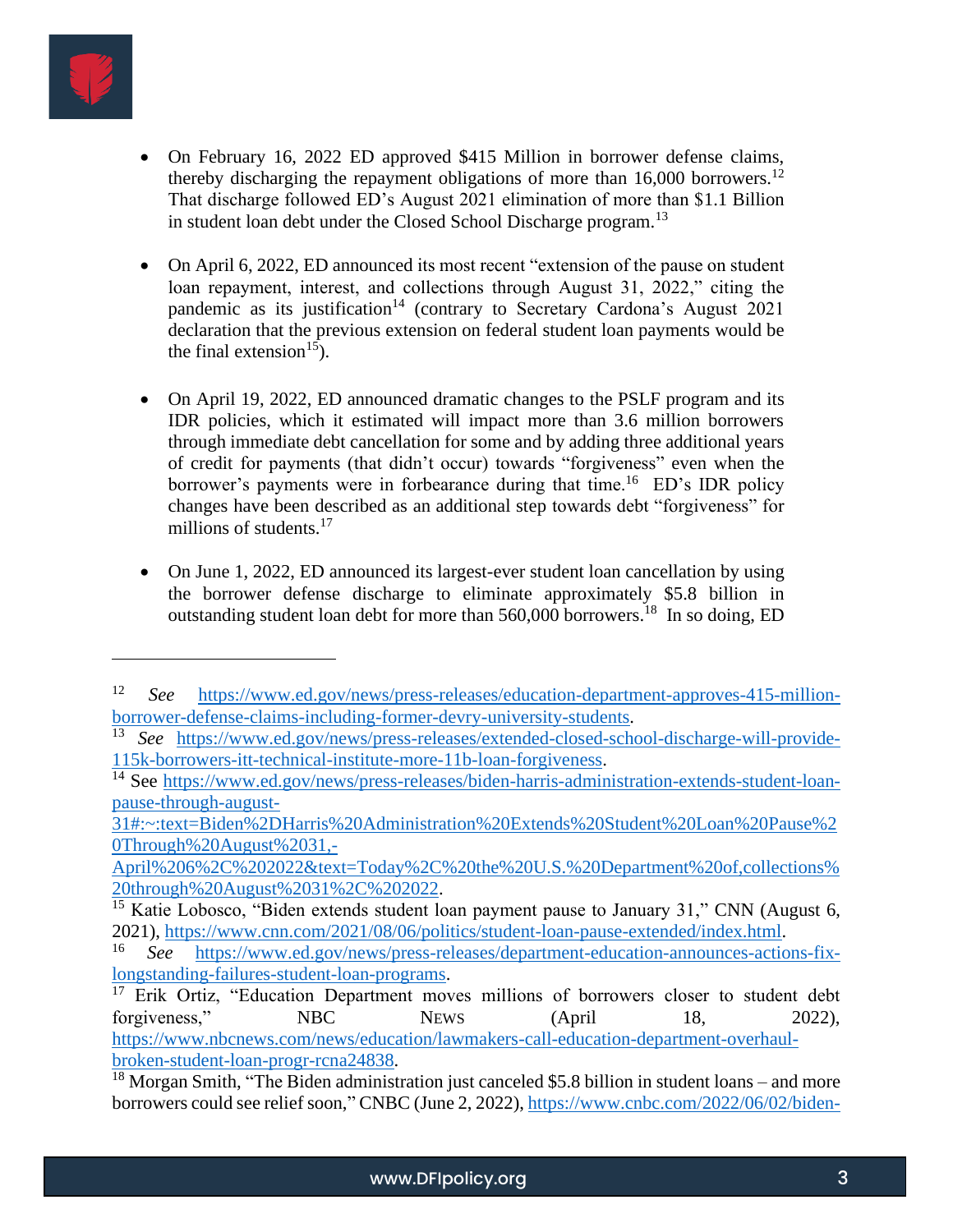

even eliminated the requirement for qualifying borrowers to submit an application to ED to receive debt cancellation.<sup>19</sup>

ED's student loan debt policy changes appear to have followed intense lobbying efforts by several particular state Attorneys General, despite the President's (and ED's) dubious authority to engage in such cancellation of student debt. $^{20}$ 

For example, on February 19, 2021, Democratic Attorneys General Association ("DAGA") Co-Chairs Maura Healey (Attorney General for the Commonwealth of Massachusetts) and Letitia James (Attorney General for the State of New York) sent a letter to U.S. House and Senate leadership demanding support of resolutions "[c]alling on the President of the United States to take executive action to broadly cancel Federal student loan debt."<sup>21</sup> The seventeen signatories, all Democratic Attorneys General, called for Congress to endorse their view that the President had the authority to "cancel up to \$50,000 in Federal student loan debt for all Federal student loan borrowers."<sup>22</sup>

On July 29, 2021, Massachusetts AG Healey and California Attorney General Rob Bonta, joined by twenty other Democratic state Attorneys General, filed an amicus brief in the U.S. Court of Appeals for the Second Circuit Court challenging  $ED$ 's historical borrower defense policies<sup>23</sup> in an effort to dramatically broaden ED's administration of the BDR program.

On September 24, 2021, California AG Bonta, joined by twenty-one other Democratic state Attorneys General, submitted comments to Secretary Cardona, requesting that ED take dramatic action to expand the eligibility of government employees to receive student loan debt forgiveness through the PSLF program.<sup>24</sup> On December 6, 2021, AG Bonta issued a statement praising ED's October 6, 2021, "fix" to the PSLF,<sup>25</sup> which "fix" enabled him to dismiss the California-led June 2020 lawsuit against ED (regarding administration of the Temporary Expanded Public Service

[11651689489?mod=hp\\_listb\\_pos1.](https://www.wsj.com/articles/mass-student-debt-cancellation-legally-risky-says-top-obama-education-lawyer-11651689489?mod=hp_listb_pos1)

[administration-cancels-5point8-billion-in-student-loans-more-borrowers-could-see-relief](https://www.cnbc.com/2022/06/02/biden-administration-cancels-5point8-billion-in-student-loans-more-borrowers-could-see-relief-soon.html)[soon.html.](https://www.cnbc.com/2022/06/02/biden-administration-cancels-5point8-billion-in-student-loans-more-borrowers-could-see-relief-soon.html)

<sup>19</sup> *See* [https://www.ed.gov/news/press-releases/education-department-approves-58-billion-group](https://www.ed.gov/news/press-releases/education-department-approves-58-billion-group-discharge-cancel-all-remaining-loans-560000-borrowers-who-attended-corinthian-colleges)[discharge-cancel-all-remaining-loans-560000-borrowers-who-attended-corinthian-colleges.](https://www.ed.gov/news/press-releases/education-department-approves-58-billion-group-discharge-cancel-all-remaining-loans-560000-borrowers-who-attended-corinthian-colleges)

 $20$  Gabriel T. Rubin, "Mass Student Debt Cancellation Legally Risky, Says Top Obama Education Lawyer," THE WALL STREET JOURNAL (May 4, 2022), [https://www.wsj.com/articles/mass](https://www.wsj.com/articles/mass-student-debt-cancellation-legally-risky-says-top-obama-education-lawyer-11651689489?mod=hp_listb_pos1)[student-debt-cancellation-legally-risky-says-top-obama-education-lawyer-](https://www.wsj.com/articles/mass-student-debt-cancellation-legally-risky-says-top-obama-education-lawyer-11651689489?mod=hp_listb_pos1)

<sup>&</sup>lt;sup>21</sup> See [https://www.mass.gov/news/ag-healey-calls-for-cancellation-of-federal-student-loan-debt.](https://www.mass.gov/news/ag-healey-calls-for-cancellation-of-federal-student-loan-debt)<br>22 **See https://www.mass.gov/news/ag-healey-calls-for-cancellation-of-federal-student-loan-debt.** <sup>22</sup> *See* [https://www.mass.gov/doc/multistate-letter-in-support-of-student-debt-](https://www.mass.gov/doc/multistate-letter-in-support-of-student-debt-cancellation/download) $\frac{\text{cancellation/download}}{23}$ .

<sup>23</sup> *See* [https://www.mass.gov/doc/amicus-brief-supporting-challenge-to-borrower-defense](https://www.mass.gov/doc/amicus-brief-supporting-challenge-to-borrower-defense-rule/download)[rule/download.](https://www.mass.gov/doc/amicus-brief-supporting-challenge-to-borrower-defense-rule/download)

See [https://oag.ca.gov/system/files/attachments/press](https://oag.ca.gov/system/files/attachments/press-docs/PSLF%20RFI%20Comment%20Letter%20%289-24-21%29.pdf)[docs/PSLF%20RFI%20Comment%20Letter%20%289-24-21%29.pdf.](https://oag.ca.gov/system/files/attachments/press-docs/PSLF%20RFI%20Comment%20Letter%20%289-24-21%29.pdf)

<sup>25</sup> *See* [https://studentaid.gov/announcements-events/pslf-limited-waiver.](https://studentaid.gov/announcements-events/pslf-limited-waiver)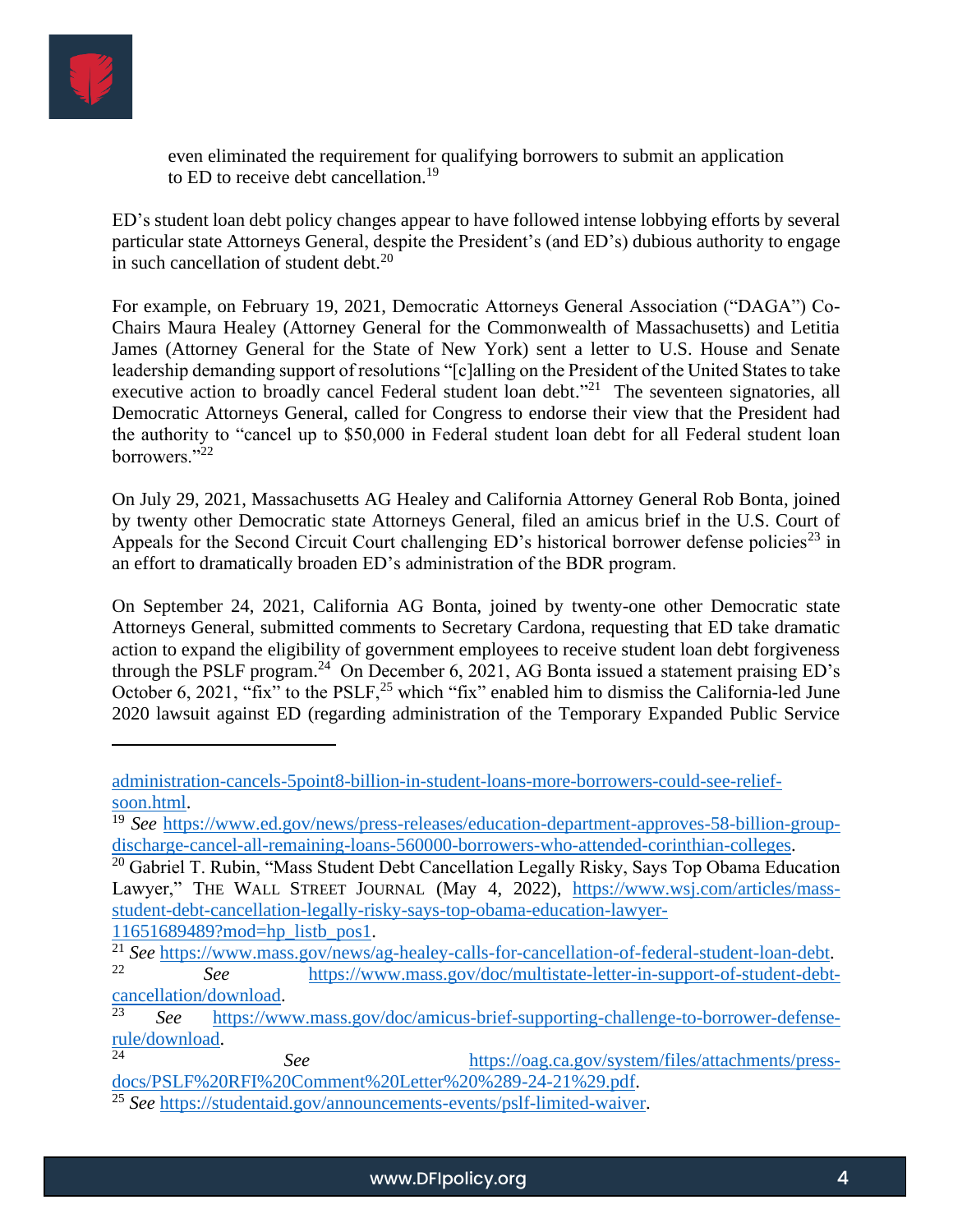

Loan Forgiveness program).<sup>26</sup> Despite the victory, on May 18, 2022, AG Bonta sent another letter to Secretary Cardona expressing his desire for still more "fix" of the PSLF ("I hope these actions represent a floor not a ceiling for the changes to come").<sup>27</sup>

On May 2, 2022, New York AG James, joined by seven other Democratic state Attorneys General, wrote to President Biden that current student loan debt relief was insufficient and called on him to "immediately exercise [his] authority to cancel [all] federal student loan debt for every borrower," noting that cancellation of all student loans "will reduce stress and mental fatigue" and "provide countless opportunities."<sup>28</sup>

The public has a right to know about the influence of powerful state Attorneys General<sup>29</sup> on ED's policies, particularly as ED acts unilaterally to discharge student loan debts and prepares to impose significant new rulemaking and other student loan debt policies.

DFI thus seeks ED's records related to ED's communications with particular state Attorneys General regarding ED's student loan debt policies since January 20, 2021.

Pursuant to the Freedom of Information Act (FOIA), 5 U.S.C. § 552 *et seq*. and the implementing regulations of ED at 34 C.F.R. Part 5 ("Availability of Information to the Public"), DFI makes the following request for records within your possession and/or control:

## **Requested Records**

DFI requests that ED produce the following records within twenty (20) business days:

1. All records, including but not limited to electronic mail ("email"), texts, letters, memoranda, and other documentation *to ED Officials* (see Custodians, *infra*) from the following governmental email addresses, from January 20, 2021, through the date the search is conducted, which reference "student loan cancellation" or "student loan moratorium" or "student loan pause" or "blanket forgiveness" or "forgiveness" or "BD" or "BDR" or "borrower defense rule" or "2019 Rule" or "DeVos Rule" or "borrower defense" or "borrower defense process" or "borrower defense applications" or "unresolved borrower defense claims" or "borrower defense process" or "gainful employment" or "GE" or "negotiated rulemaking" or "neg reg" or "PSLF" or "Public

<sup>26</sup> *See* [https://oag.ca.gov/news/press-releases/attorney-general-bonta-biden-administrations](https://oag.ca.gov/news/press-releases/attorney-general-bonta-biden-administrations-sweeping-overhaul-public-service)[sweeping-overhaul-public-service.](https://oag.ca.gov/news/press-releases/attorney-general-bonta-biden-administrations-sweeping-overhaul-public-service)

<sup>&</sup>lt;sup>27</sup> See [https://oag.ca.gov/news/press-releases/attorney-general-bonta-calls-department-education](https://oag.ca.gov/news/press-releases/attorney-general-bonta-calls-department-education-improve-access-public-service)[improve-access-public-service.](https://oag.ca.gov/news/press-releases/attorney-general-bonta-calls-department-education-improve-access-public-service)

<sup>28</sup>*See* 

[https://www.ag.state.mn.us/Office/Communications/2022/docs/Ltr\\_CancelingStudentLoanDebt.](https://www.ag.state.mn.us/Office/Communications/2022/docs/Ltr_CancelingStudentLoanDebt.pdf) [pdf.](https://www.ag.state.mn.us/Office/Communications/2022/docs/Ltr_CancelingStudentLoanDebt.pdf)

 $29$  Stef W. Kight, "Democratic state AGs are leading the Resistance," AXIOS (July 31, 2019), [https://www.axios.com/2019/07/31/democrat-state-attorney-general-fighting-trump.](https://www.axios.com/2019/07/31/democrat-state-attorney-general-fighting-trump)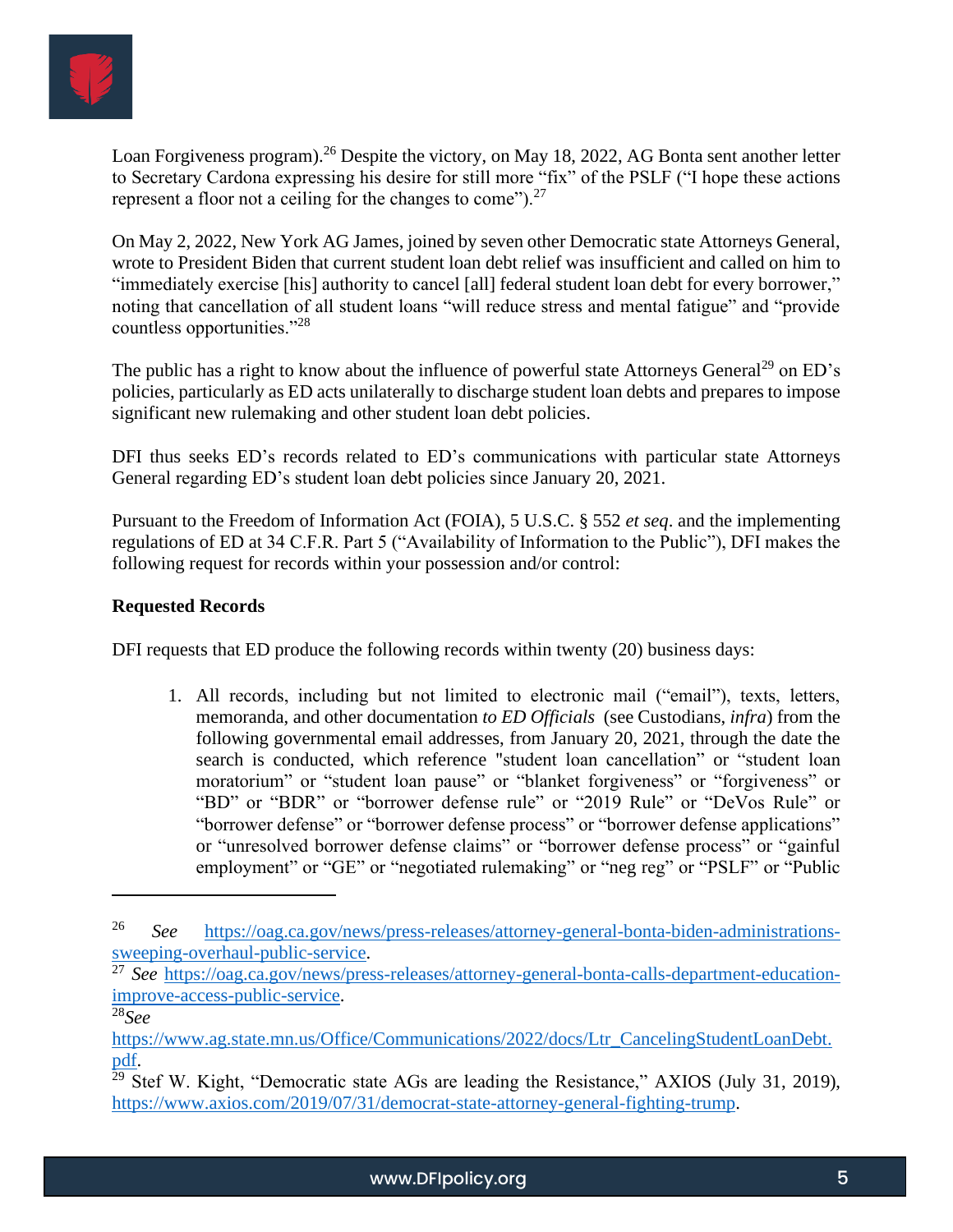

Service Loan Forgiveness" or "collecting" or "collections" or "default" or "extensions" or "student loan payment pause" or "cancellation" or "student borrowers" or "defrauded borrowers" or "partial relief" or "discharge" or "Corinthian" or "CCI":

- a. Email addresses ending in "mass.gov"
- b. Email addresses ending in "ag.ny.gov"
- c. Email addresses ending in "oag.ca.gov"
- d. Email addresses ending in "coag.gov"
- e. Email addresses ending in "portal.ct.gov"
- f. Email addresses ending in "attorneygeneral.delaware.gov"
- g. Email addresses ending in "oag.dc.gov"
- h. Email addresses ending in "ag.hawaii.gov"
- i. Email addresses ending in "illinoisattorneygeneral.gov"
- j. Email addresses ending in "iowaattorneygeneral.gov"
- k. Email addresses ending in "maine.gov"
- l. Email addresses ending in "msa.maryland.gov"
- m. Email addresses ending in "michigan.gov"
- n. Email addresses ending in "ag.state.mn.us"
- o. Email addresses ending in "ag.nv.gov"
- p. Email addresses ending in "njoag.gov"
- q. Email addresses ending in "nmag.gov"
- r. Email addresses ending in "ncdoj.gov"
- s. Email addresses ending in "doj.state.or.us"
- t. Email addresses ending in "attorneygeneral.gov"
- u. Email addresses ending in "riag.ri.gov"
- v. Email addresses ending in "usvidoj.com"
- w. Email addresses ending in "ago.vermont.gov"
- x. Email addresses ending in "atg.wa.gov"
- y. Email addresses ending in "doj.state.wi.us"
- 2. All records, including but not limited to electronic mail ("email"), texts, letters, memoranda, and other documentation *from ED officials* (see Custodians, *infra*) to any and all of the governmental email addresses listed in Item 1 from January 20, 2021, through the date the search is conducted, which reference "student loan cancellation" or "student loan moratorium" or "student loan pause" or "blanket forgiveness" or "forgiveness" or "BD" or "BDR" or "borrower defense rule" or "2019 Rule" or "DeVos Rule" or "borrower defense" or "borrower defense process" or "borrower defense applications" or "unresolved borrower defense claims" or "borrower defense process" or "gainful employment" or "GE" or "negotiated rulemaking" or "neg reg" or "PSLF" or "Public Service Loan Forgiveness" or "collecting" or "collections" or "default" or "extensions" or "student loan payment pause" or "cancellation" or "student borrowers" or "defrauded borrowers" or "partial relief" or "discharge" or "Corinthian" or "CCI".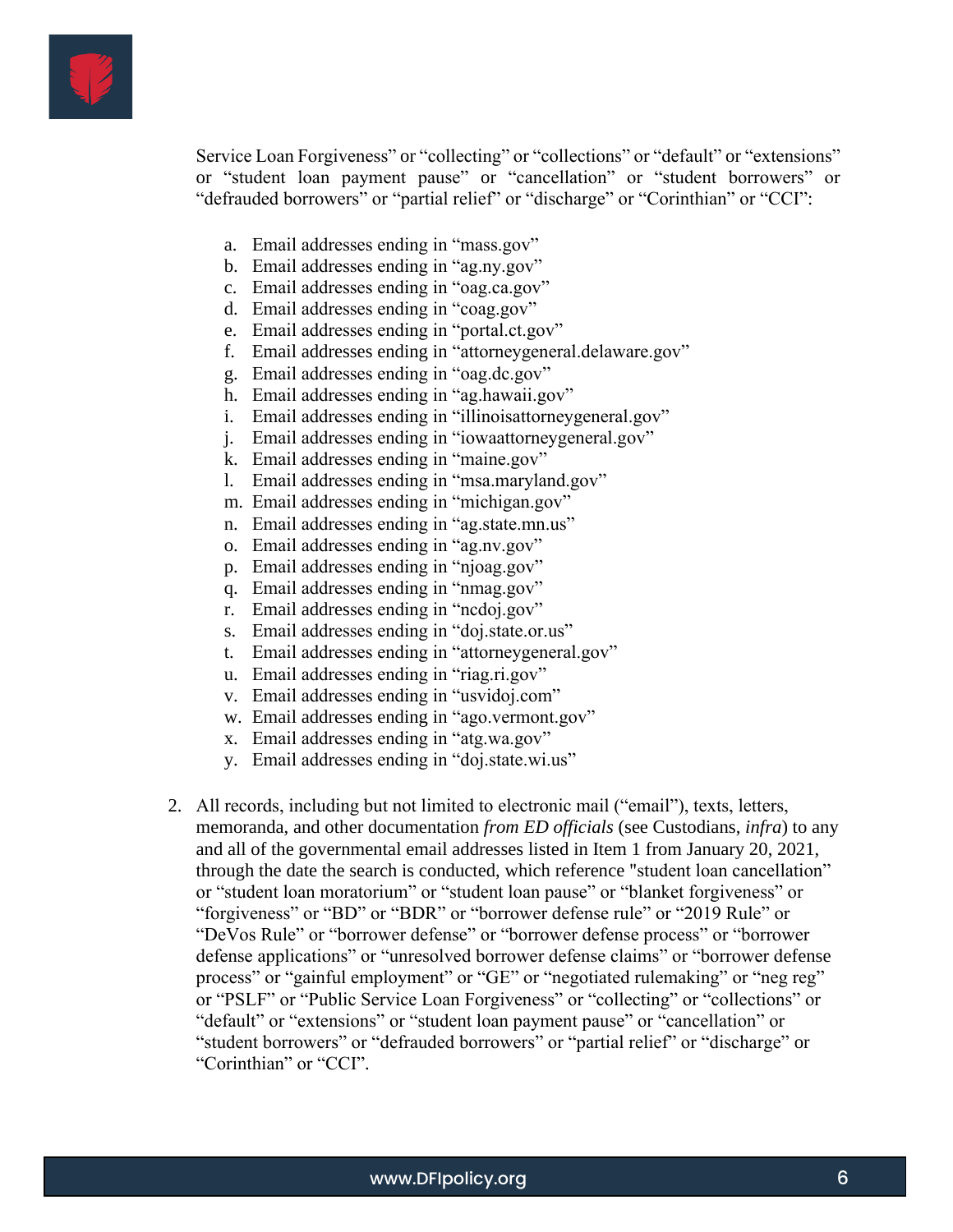

## **Custodians**

The search for records described in Items 1 and 2 should be limited to "ED officials" within the Office of the General Counsel who are classified as any of the following, referenced with the following job titles, or assigned to its Postsecondary Education Division:

- a. "PAS" (Presidential Appointments Requiring Senate Confirmation)
- b. "PA" (Presidential Appointments Not Requiring Senate Confirmation)
- c. "NC-SES" (Non-Career Senior Executive Service)
- d. "SC" (Schedule C Confidential or Policymaking Positions)
- e. Any attorney of any classification assigned to the Postsecondary Education Division in the Office of the General Counsel

### **Definitions**

Absent contrary statutory directives, words and phrases contained herein should be accorded their usual, plain, and ordinary meaning. Please note the following statutory definition:

**"Records"** are defined at 44 U.S.C. § 3301(a)(1-2) as including "all recorded information, regardless of form or characteristics, made or received by a Federal agency under Federal law or in connection with the transaction of public business and preserved or appropriate for preservation by that agency or its legitimate successor as evidence of the organization, functions, policies, decisions, procedures, operations, or other activities of the United States Government or because of the informational value of data in them" and further "includes all traditional forms of records, regardless of physical form or characteristics, including information created, manipulated, communicated, or stored in digital or electronic form, such as emails, text messages or other direct messaging systems (such as iMessage, WhatsApp, Signal, or Twitter direct messages), voice mail messages, instant messaging systems such as Lync or ICQ, and shared messages systems such as Slack.

### **Identification and Production of the Requested Records**

FOIA imposes a burden on ED, as a covered agency under 5 U.S.C. § 551(1), to timely disclose requested agency records to the requestor<sup>30</sup> if  $ED(1)$  created or obtained the requested materials, and, (2) is "in control of the requested materials at the time the FOIA request [was] made."<sup>31</sup> Upon request, ED must "promptly" make the requested records available to the requester.<sup>32</sup> Notably, covered agency records include materials provided to ED by both private and governmental

<sup>&</sup>lt;sup>30</sup> FOIA requires the disclosure of nonexempt agency records to any person, which includes an individual, partnership, corporation, association, or public or private organization other than an agency. 5 U.S.C. § 551(2).

<sup>31</sup> *Department of Justice (DOJ) v. Tax Analysts*, 492 U.S. 136 at 144-45 (1989).

 $32$  5 U.S.C. § 552(a)(3)(A).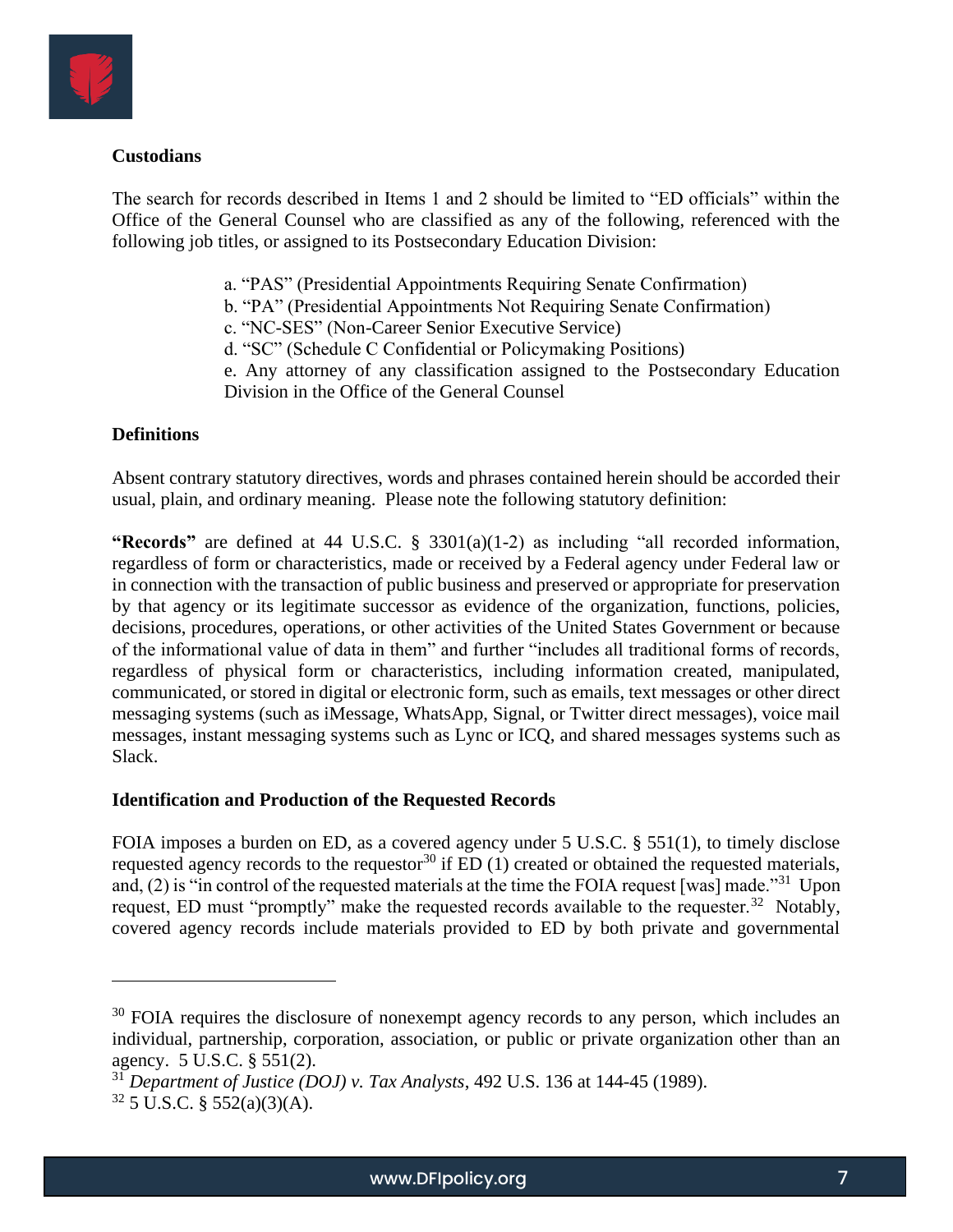

organizations.<sup>33</sup> Upon receipt of a FOIA request that "reasonably" describes the records sought and is in compliance with ED's published rules regarding the time, place, any fees, and procedures to be followed,<sup>34</sup> ED must conduct a search calculated to find responsive records in ED's control at the time of the request.<sup>35</sup> In addition, the records produced by ED are required to be provided in "any form or format requested . . . if the record is readily reproducible by the agency in that form or format."<sup>36</sup>

Upon receipt of this request, ED has twenty business days to "determine . . . whether to comply with [the] request" and "shall immediately notify" the requester of its determination and the reasons therefor," the right to seek assistance from the agency's FOIA public liaison, and the requester's right to appeal any "adverse determination" by ED.<sup>37</sup>

Consistent with FOIA guidelines, DFI requests the following regarding the provision of the requested records:

- ED should immediately act to protect and preserve all records potentially responsive to this request, notifying any and all responsible officials of this preservation request and verifying full compliance with the preservation request. This matter may be subject to litigation, making the immediate initiation of a litigation hold on the requested materials necessary.
- ED should search all record systems that may contain responsive records, promptly consulting with its information technology (IT) officials to ensure the completeness of the records search by using the full range of ED's IT capabilities to conduct the search. To constitute an adequate search for responsive records, ED should not rely solely on a search of a likely custodian's files by the custodian or representations by that likely custodian, but should conduct the search with applicable IT search tools enabling a full search of relevant agency records, including archived records, without reliance on a likely custodian's possible deletion or modification of responsive records.
- ED should search all relevant records and information retention systems (including archived recorded information systems) which may contain records regarding ED's business operations. Responsive records include official business conducted on unofficial systems which may be stored outside of official recording systems and are subject to FOIA. ED should directly inquire, as part of its search, if likely custodians have conducted any such official business on unofficial systems and should promptly and fully acquire and preserve those records as ED's official records. Such unofficial systems include, but are

<sup>33</sup> *Id*. at 144.

 $34$  5 U.S.C. § 552(a)(3)(A)(i).

<sup>35</sup> *Wilbur v. C.I.A.*, 355 F.3d 675, 678 (D.C. Cir. 2004).

 $36$  5 U.S.C. § 552(a)(3)(B).

 $37\,5$  U.S.C. § 552(a)(6)(A)(i).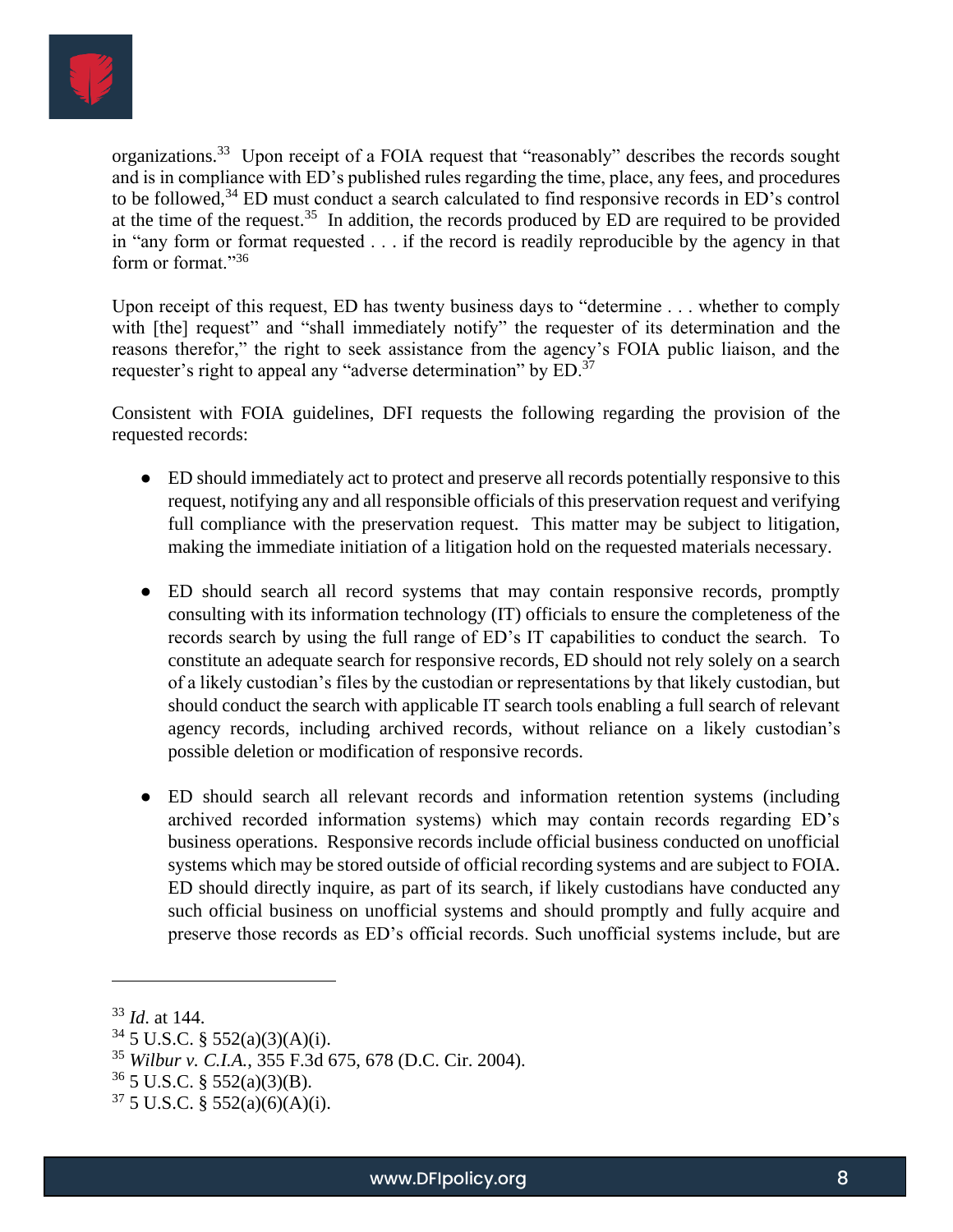

not limited to, governmental business conducted by employees using personal emails, text messages or other direct messaging systems (such as iMessage, WhatsApp, Signal, or Twitter direct messages), voice mail messages, instant messaging systems such as Lync or ICQ, and shared messages systems such as Slack. Failure to identify and produce records responsive to this request from such unofficial systems would constitute a knowing concealment by ED calculated to deflect its compliance with FOIA's requirements.

- ED should timely provide entire records responsive to this request, broadly construing what information may constitute a "record" and avoiding unnecessarily omitting portions of potentially responsive records as they may provide important context for the requested records (*e.g.,* if a particular email is clearly responsive to this request, the response to the request should include all other emails forming the email chain, to include any attachments accompanying the emails).
- ED should narrowly construe and precisely identify the statutory basis for any constraint which it believes may prevent disclosure.
- If ED determines that any portions of otherwise responsive records are statutorily exempt from disclosure, DFI requests that ED disclose reasonably segregable portions of the records.
- For any responsive records withheld in whole or part by ED, ED should provide a clear and precise enumeration of those records in index form presented with sufficient specificity "to permit a reasoned judgment as to whether the material is actually exempt under FOIA"<sup>38</sup> and provide a sufficiently detailed justification and rationale for each nondisclosure and the statutory exemption upon which the non-disclosure relies.
- Please provide responsive records in electronic format by email, native format by mail, or PDF or TIH format on a USB drive. If it helps speed production and eases ED's administrative burden, DFI welcomes provision of the records on a rolling basis. Responsive records sent by mail should be addressed to the Defense of Freedom Institute for Policy Studies, 1455 Pennsylvania Avenue NW, Suite 400, Washington, D.C. 20004.

### **Fee Waiver Request**

Pursuant to 5 U.S.C. § 552(a)(4)(A)(iii) and 34 C.F.R. § 5.33 and 34 C.F.R. § 5.32(b)(1)(ii), DFI requests a waiver of all fees associated with this FOIA request for agency records.

<sup>38</sup> *Founding Church of Scientology v. Bell*, 603 F.2d 945, 949 (D.C. Cir. 1979).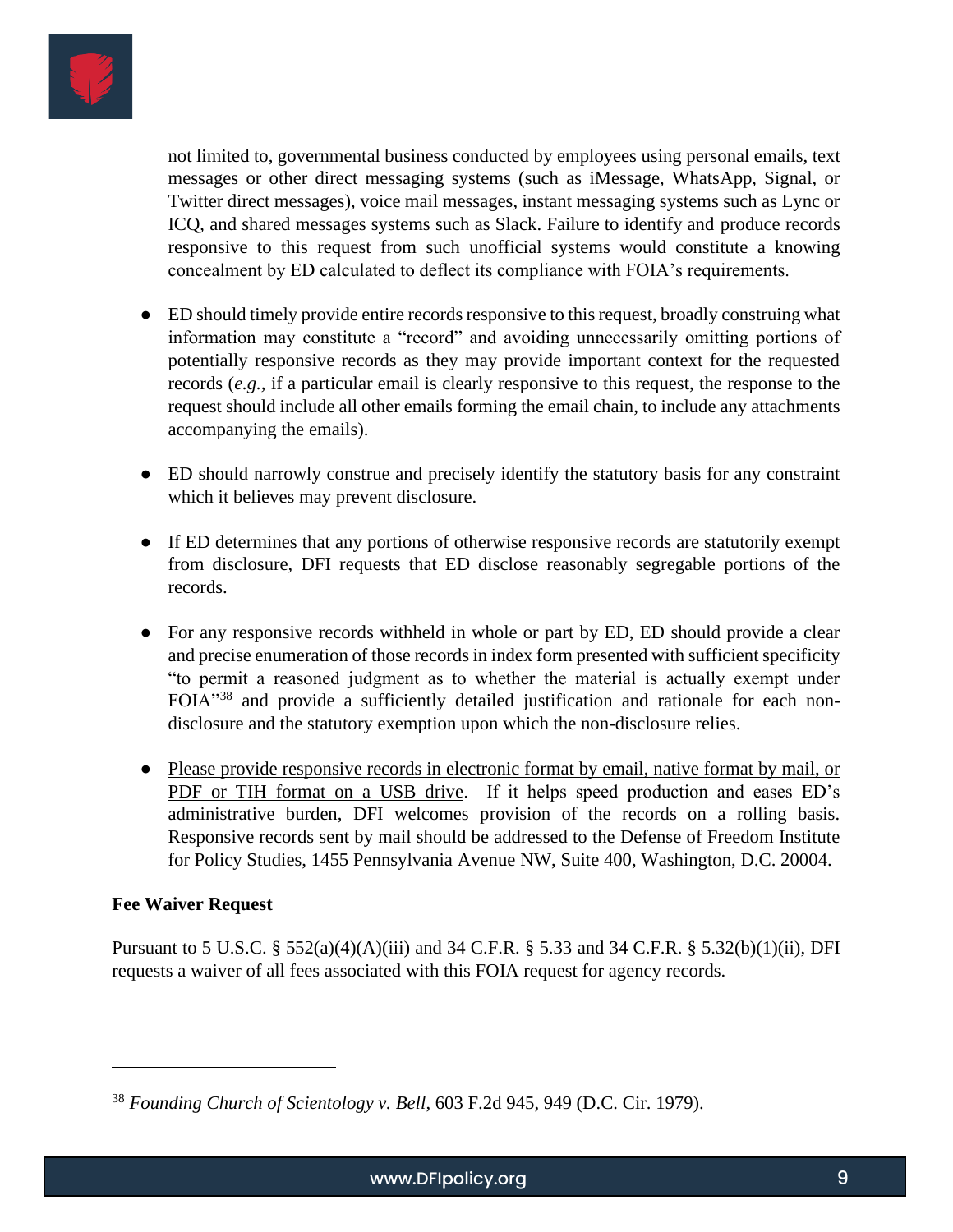

#### **Disclosure of the requested records is in the public interest.**

Disclosure of the requested records is in the public interest because it is likely to contribute significantly to public understanding of the operations or activities of the government and because disclosure of the information contained within the requested records is not primarily in the commercial interests of DFI.

The disclosed materials are likely to contribute significant information to the public's understanding of the involvement and impact of particular state Attorneys General in the formulation of important ED student loan debt policies that are highly relevant to the interests of students, families, and taxpayers. Disclosure of the requested materials will illuminate ED's policies and planning (*e.g*., rulemaking and enforcement decisions). Further, the requested information does not otherwise appear to be in the public domain (in duplicative or substantially identical form).

Provision of the requested records will not commercially benefit DFI (a nonprofit, nonpartisan organization interested in the transparency of ED operations and governance), but will benefit the general public and other groups and entities with non-commercial interests in ED's operations and governance.

DFI will review and analyze the requested records and make the records and analyses available to the general public and other interested groups through publication on DFI's website and social media platforms such as Facebook and Twitter (distribution functions it has already demonstrated a capacity to provide since its formation in September 2021, including a detailed news story on ED policies widely distributed by one of the nation's largest news providers in February 2022 and more recently, a March 2022 analysis of DOJ policies distributed by a leading news magazine. DFI personnel also frequently offer commentary and analyses on radio and television news programs and in various public forums).

Federal law makes clear that when the disclosure is in the public interest and the information contained within the disclosed records is not primarily in the commercial interests of the requester (here, DFI), statutory fee waiver is appropriate.

#### **DFI is a representative of the news media.**

In addition to the fee waiver request based upon the public interest, DFI also requests a fee waiver on the basis that DFI is a **representative of the news media**, pursuant to 5 U.S.C. §  $552(a)(4)(A)(iii)$  and 34 C.F.R. §  $5.32(b)(1)(ii)$ .

FOIA (as amended) provides that a representative of the news media is "any person or entity that gathers information of potential interest to a segment of the public, uses its editorial skills to turn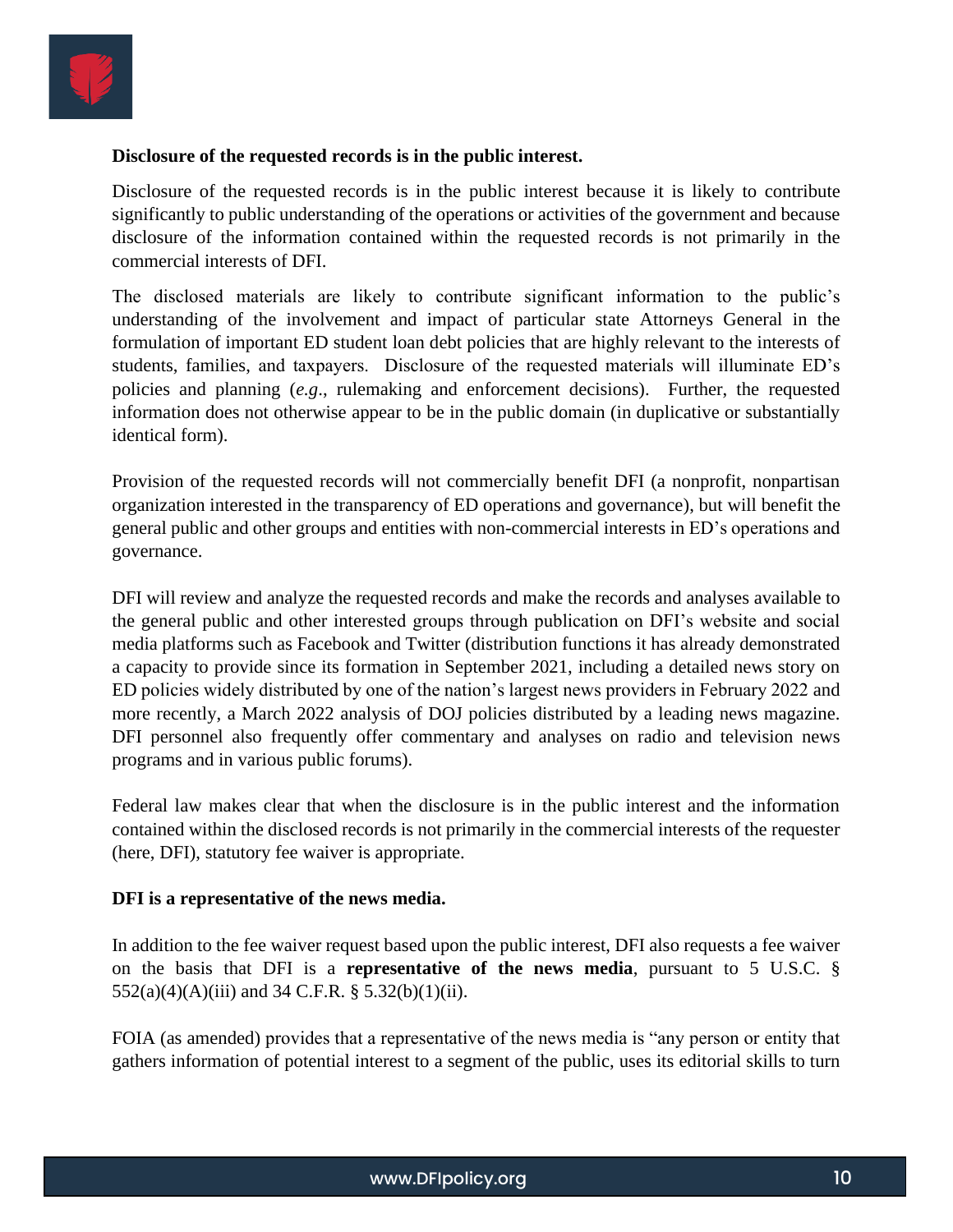

the raw materials into a distinct work, and distributes that to an audience."<sup>39</sup> DFI provides exactly this service to the general public and other audiences with an interest in those materials and analyses. Upon receipt of the requested materials from ED, DFI will review and analyze those materials and will extract and otherwise distill particularly useful information from those materials for the benefit of the general public and other interested audiences.

DFI will provide its analyses to the general public and other interested audiences through publication on DFI's website and social media platforms such as Facebook and Twitter (distribution functions it has already demonstrated a capacity to provide since its formation in September 2021, including a detailed news story on ED policies widely distributed by one of the nation's largest news providers in February 2022 and more recently, a March 2022 analysis of DOJ policies distributed by a leading news magazine. DFI personnel have also offered commentary and analyses on radio news programs and in various public forums).

As a qualified non-commercial public education and news media requester with demonstrated ability to review and analyze publicly-available information and to provide insight regarding that information, DFI is thus entitled to a fee waiver under FOIA as a representative of the news media.

# **Conclusion**

The subject of this request regards identifiable operations and activities of ED and, more specifically, the involvement and impact of particular state Attorneys General in the formulation of important ED student loan debt policy matters. Provision of the requested records will meaningfully inform the general public about significant developments in wide-ranging ED policies and rulemaking, which affect millions of American students, families, and taxpayers. These are significant policy issues with tremendous impact on the general public and worthy of transparency in service of the public's right to know.

DFI is an independent  $501(c)(3)$  nonprofit organization without a commercial purpose primarily engaged in the dissemination of information about government policies to the public. DFI is engaged in the collection, analysis, and dissemination of information to educate the public about government policies that impact the civil and constitutional rights of American families, students, entrepreneurs, and workers. DFI actively publishes information and related analyses on its public website and promotes access to that information and analyses on social media platforms, including but not limited to distribution via Facebook and Twitter.

DFI appreciates ED's prompt attention to this request for records pursuant to FOIA, which will provide important information to the American people regarding the formation and execution of ED's policies and related rulemaking, which are of tremendous interest to students, families, and taxpayers.

<sup>39</sup> *See Cause of Action v. FTC,* 799 F.3d 1108, at 1115-16 (D.C. Cir. 2015).